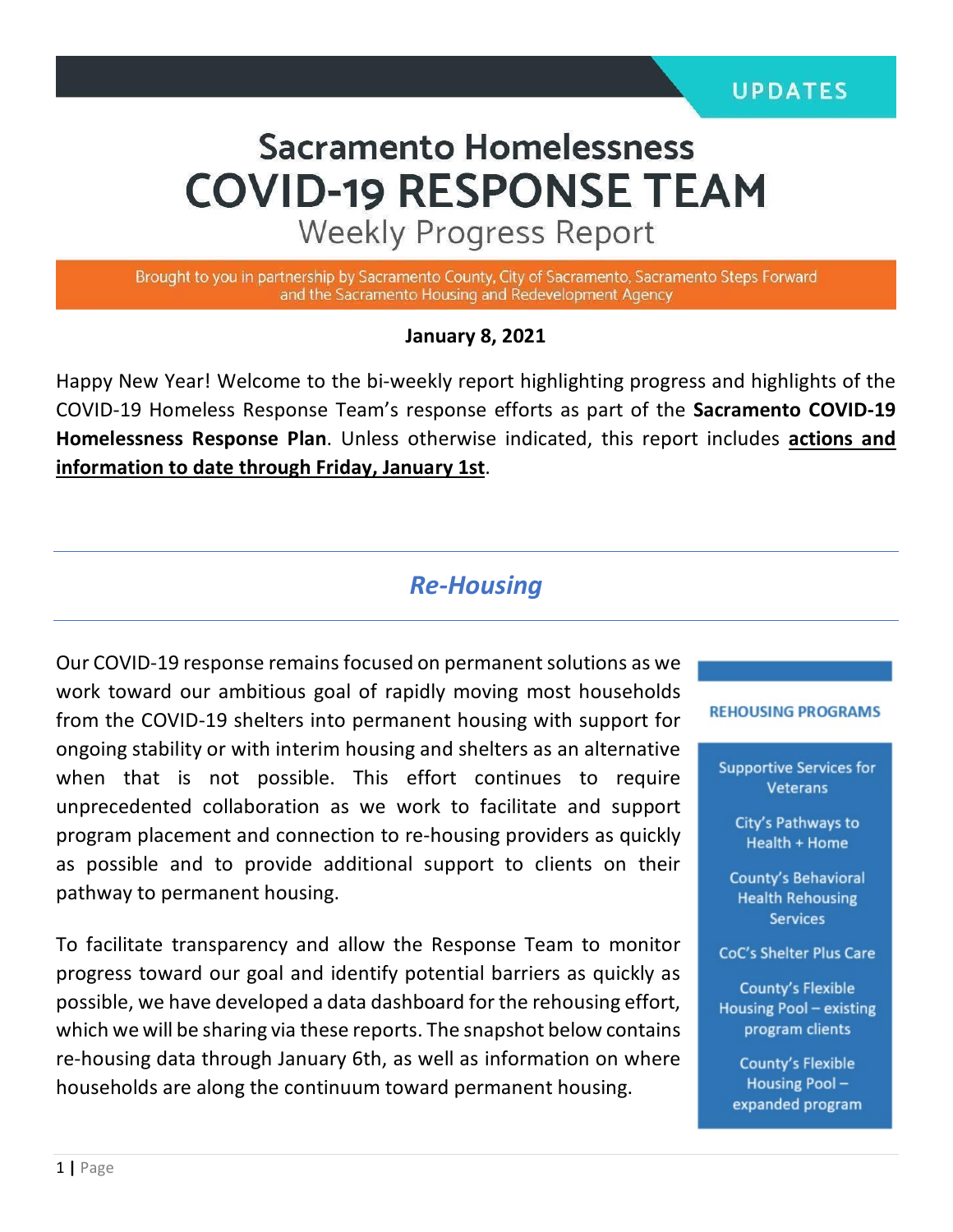

Households vs. Individuals Households

### GOAL: 75% of the 558 eligible households are permanently housed.



#### **Households Currently in Each Phase**

Click a bar to view clients that fall within that data set.



*"Preparing for Housing" includes critical steps such as collecting needed documentation or preparing other information necessary to establish eligibility for certain housing programs and resources or to increase the likelihood of successful applications for private market housing, among other things. Providers and navigators work directly with clients to support these activities.*

*"Other" indicates households who have exited to destinations other than permanent housing. This includes households who exited to unknown destinations or places not meant for human habitation, as well as institutional settings such as hospitals and treatment centers, but the majority of households in this category exited to emergency shelters with rehousing support.*

### **Re-housing Assistance into Existing Permanent Housing**

Shelter guests continue to work with re-housing programs or onsite navigators to identify and progress along pathways to permanent housing. Ongoing, regular case conferencing with rehousing providers continue, supporting providers to accelerate and monitor progress toward housing. Program leads and providers also convene on a bi-weekly basis to share progress and resources.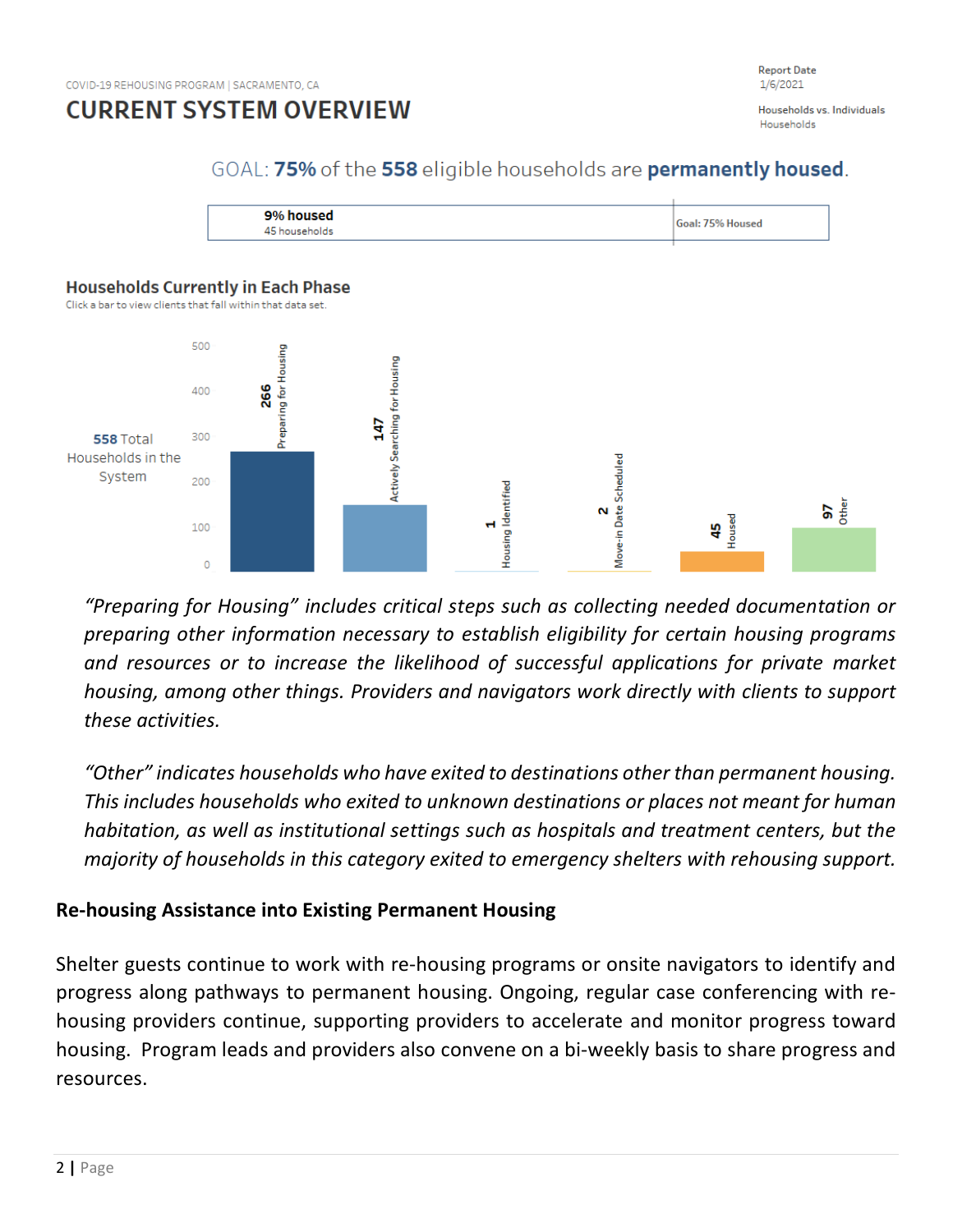The COVID-19 Homeless Response Team greatly appreciates the significant efforts of each of the re-housing program leads and providers, as well as partners who have shared information about available resources and demonstrated commitment to collaboration in support of the rehousing effort.

# *Isolation/Quarantine*

*As an emergency response to COVID-19, medically supported isolation care centers, and preventative quarantine care centers have been temporarily funded to provide safe places for people experiencing homelessness who are COVID+, symptomatic or otherwise highly vulnerable.*

**Update since last report:** The City and County are looking to extend the use of CalExpo trailers, which are currently funded to mid-January, through the end of February to continue to provide a safe place for people experiencing homelessness who are COVID+ to stay and receive medical supervision. The medically supported isolation units that opened in preparation for the trailers' initial closure date remain open and will continue to be. The referral process remains unchanged.

The total number of rooms available currently and the number of individuals/households served since April 8th through January 1st are as follows:



*\*Total unduplicated individuals served since 4/8/20 are: 1,170.*